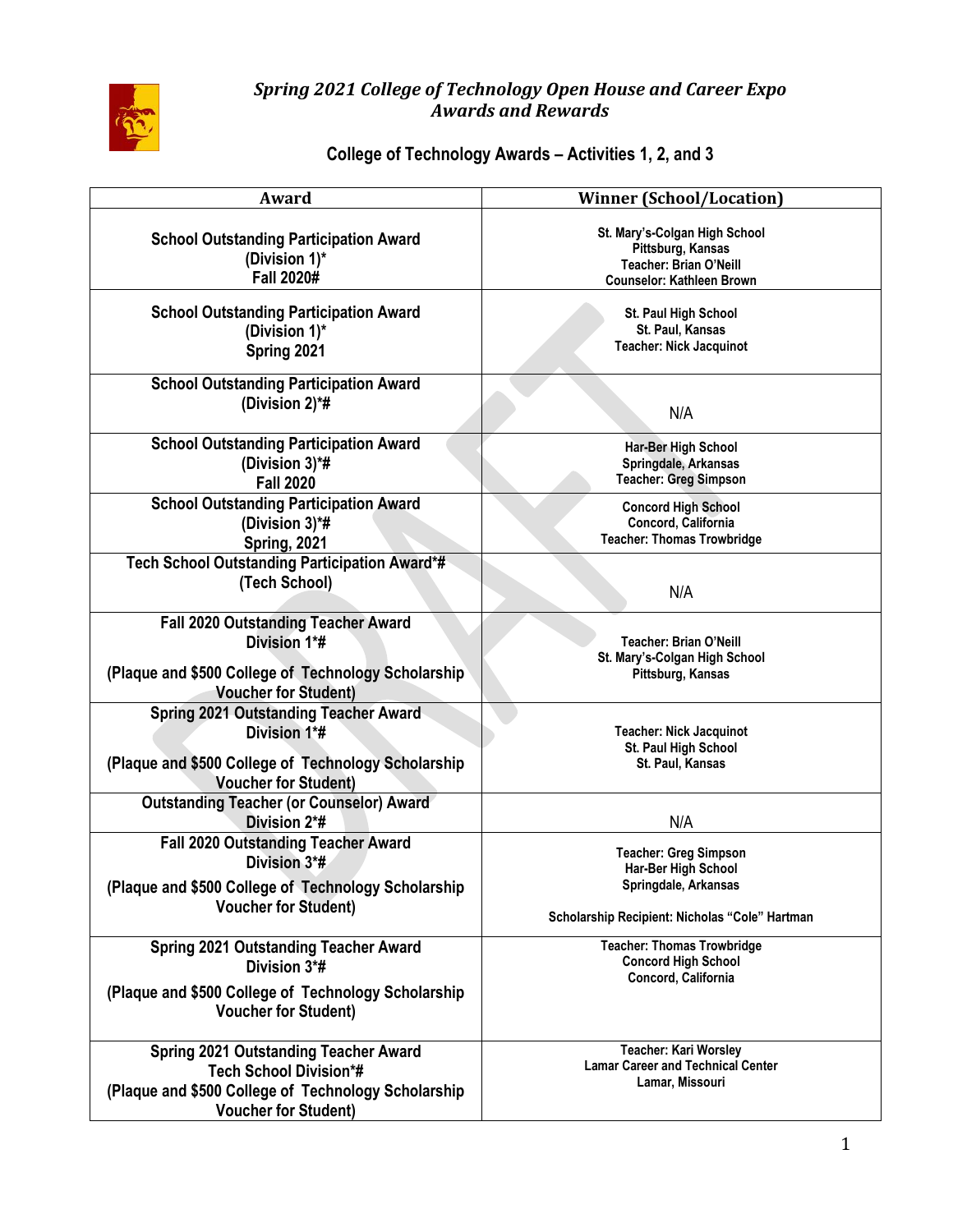| \$500<br><b>College of Technology Open House and Career Expo</b><br><b>Scholarship</b>        | Nick Terrazas, Bentonville, AR                                                                                                                                                                                                                                                                                                                                                                                                                                                                                                                                                                                                                                                                                |
|-----------------------------------------------------------------------------------------------|---------------------------------------------------------------------------------------------------------------------------------------------------------------------------------------------------------------------------------------------------------------------------------------------------------------------------------------------------------------------------------------------------------------------------------------------------------------------------------------------------------------------------------------------------------------------------------------------------------------------------------------------------------------------------------------------------------------|
| College of Technology/ Admissions Door Prizes-<br><b>Pitt State T-Shirts</b><br>$(15$ Awards) | Bryan Walters, St. Paul High School (KS)<br>Vincent Smith, St. Paul High School (KS)<br>Hannah Belcher, Lamar Career and Tech Center (MO)<br>Abel Llamas, Concord High School (CA)<br>Laila Hakimi, Concord High School (CA<br>Ociel Sanchez-Donis, Olathe Advanced Technical Ctr (KS)<br>Jack Grigsby, Edmond Memorial High School (OK)<br>Lita Lansman, Lamar Career and Tech Center (MO)<br>Alex Miller, Concord High School (CA)<br>Brendan MacAuley (Shawnee Mission Northwest HS (KS)<br>Ian Johnson, Independence High School (KS)<br>D. J. McClellan, Concord High School (CA)<br>Roy Johnson, Concord High School (CA)<br>Trevor Nguyen, Concord High School (CA)<br>Nick Terrazas, Bentonville (AR) |

- (\*) Division 1 = less than 300 9th-12<sup>th</sup> grade students Division  $2 = 300$  and < 1000 9<sup>th</sup>-12<sup>th</sup> grade students Division  $3 = 10009$ <sup>th</sup>-12<sup>th</sup> grade students Tech School – Regional Career and Technical School or Tech College (high School) (#) Awarded only if award is appropriate for a divisional school to receive award; number of awards
- may be adjusted.

## **ACTIVITY 2 Investigate - Program Awards and Rewards**

|  |  |  |  | <b>Architectural Manufacturing Management and Technology</b> |  |
|--|--|--|--|--------------------------------------------------------------|--|
|--|--|--|--|--------------------------------------------------------------|--|

| <b>Award/Reward</b>                                                                     | Winner                                                                                       |
|-----------------------------------------------------------------------------------------|----------------------------------------------------------------------------------------------|
| Architectural Manufacturing Management Technology<br>(AMMT) Teacher Participation Award | Tom Trowbridge                                                                               |
| [Certificate and \$500 AMMT Scholarship Voucher for<br>Student]                         | (Concord High School Student interested in Pursuing AMMT)<br>Degree at PSU to be Determined) |
| Prize #1 - SAW T-Shirt                                                                  | Dylan McDowell, Concord High School                                                          |
| Prize #2 – SAW T-Shirt                                                                  | Gannon Friess, Parsons High School                                                           |
| Prize #3 – SAW T-Shirt                                                                  | Alex Amato, Concord High School                                                              |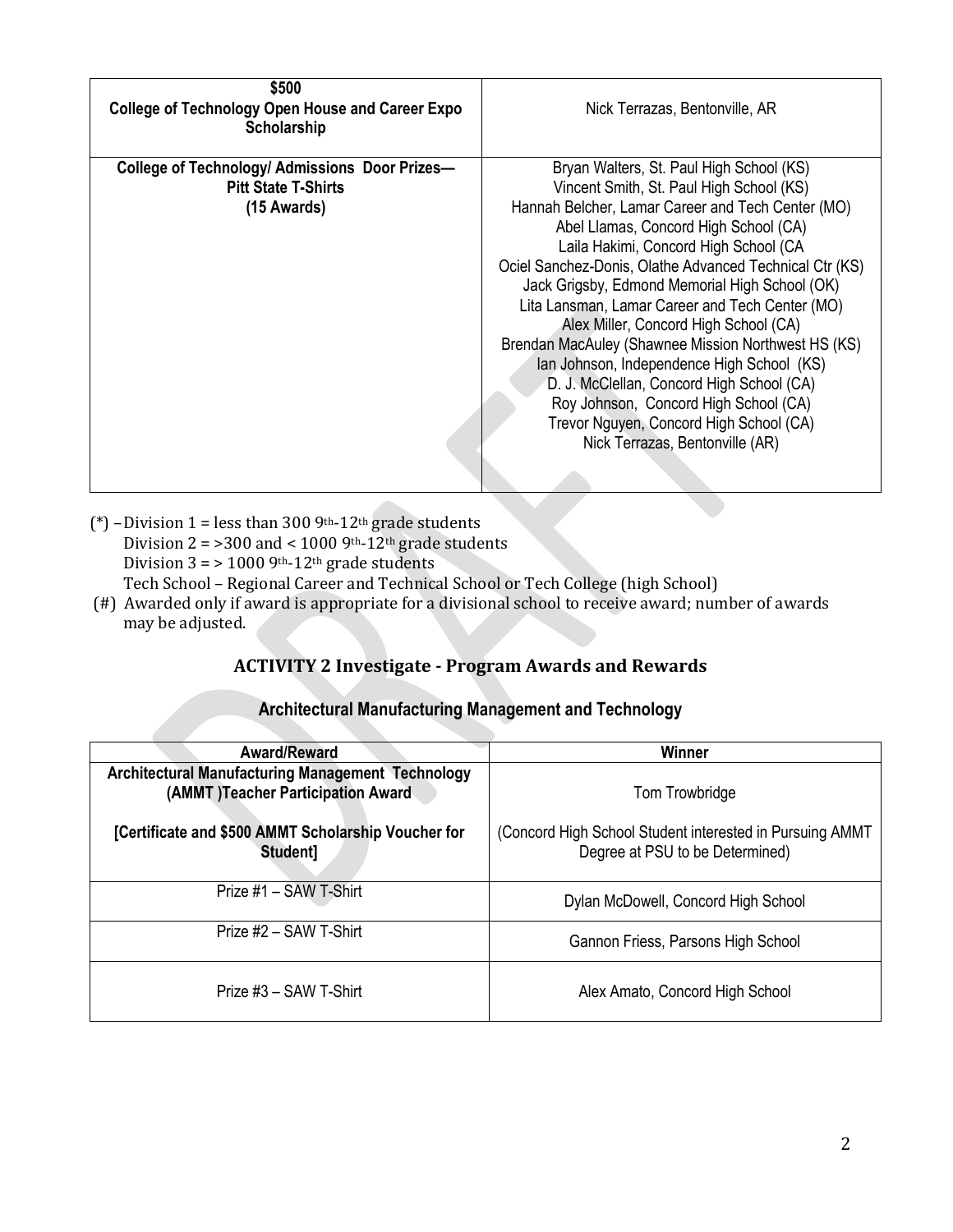## **Automotive Technology (AT) Automotive Service Technology (AST) [2-Year AAS]**

| Award/Reward                                                                    | Winner                                                                                                                                                                                                                                                                                                                                                                                                                                                                                                                                                                                                                    |
|---------------------------------------------------------------------------------|---------------------------------------------------------------------------------------------------------------------------------------------------------------------------------------------------------------------------------------------------------------------------------------------------------------------------------------------------------------------------------------------------------------------------------------------------------------------------------------------------------------------------------------------------------------------------------------------------------------------------|
| 13 - \$500 COT Open House Scholarships<br>(Department of Automotive Technology) | Joel Salazar, Concord High School, CA<br>Giovanni Vazquez, Concord High School, CA<br>Sam Dunlap, Concord High School, CA<br>Corbin O'Malley, St. Mary's Colgan High School, Pittsburg, KS<br>Vincent Smith, St. Paul High School, KS<br>Braxton Foster, Olathe Advanced Technical Center, KS<br>Christian Harding, Olathe Northwest High School, KS<br>Austin O'Hara, St. Paul High School, KS<br>Nick Terrazas, Bentonville, KS<br>Angel Lazo Hernandez, Concord High School, CA<br>DJ McClellan, Concord High School, CA<br>Jack Grigsby, Edmond Memorial High School, OK<br>Anthony Martinez, Concord High School, CA |
| Fender Covers for Automotive Lab --1 per school<br>(3 Awards)                   | Thomas Trowbridge, Concord High School, CA<br>Nick Jacquinot, St. Paul High School, KS<br>Heather Hale, Olathe Advanced Technical Center, KS                                                                                                                                                                                                                                                                                                                                                                                                                                                                              |
|                                                                                 |                                                                                                                                                                                                                                                                                                                                                                                                                                                                                                                                                                                                                           |
| Prize #1 – 111-Piece Mechanics Tool Set                                         | Lizette Montalvo, Olathe Advanced Technical Center, KS                                                                                                                                                                                                                                                                                                                                                                                                                                                                                                                                                                    |
| Prize #2 - 111-Piece Mechanics Tool Set                                         | DJ McClellan, Concord High School, CA                                                                                                                                                                                                                                                                                                                                                                                                                                                                                                                                                                                     |
| Prize #3 – 65-Piece Mechanics Tool Set                                          | Braxton Foster, Olathe Advanced Technical Center, KS                                                                                                                                                                                                                                                                                                                                                                                                                                                                                                                                                                      |
| Prize #4 - 65-Piece Mechanics Tool Set                                          | Nick Terrazas, Bentonville, KS                                                                                                                                                                                                                                                                                                                                                                                                                                                                                                                                                                                            |

# **SCHOOL OF CONSTRUCTION (SOC)**

### **Construction Management/Construction Engineering Technology Electrical Technology (ET) Environmental and Safety Management (ESM) Interior Design (ID)**

| Award/Reward                                        | Winner                                              |
|-----------------------------------------------------|-----------------------------------------------------|
| School of Construction (SOC) Participation Award    |                                                     |
| [\$500 School of Construction Scholarship]          | Drew Dickerson, SR,                                 |
|                                                     | Shawnee Mission Northwest High School (KS)          |
| CMCET                                               |                                                     |
| Prize #1 - School of Construction Hard Hat & Safety | Trenton Tolbert,                                    |
| Glasses Combo                                       | Har-Ber High School, Springdale, AR                 |
|                                                     |                                                     |
| <b>CMCET</b>                                        |                                                     |
| Prize #2 – SOC Multi-Tool Pliers (Leatherman-type)  | Alexis Carrera, Concord High School, CA             |
|                                                     |                                                     |
| <b>CMCET</b>                                        | Jason Van Becelaere, St. Mary's Colgan High School, |
| Prize #3 - SOC Tape Measure                         | Pittsburg, KS                                       |
|                                                     |                                                     |
| FT                                                  | Ridge Crager, St. Mary's Colgan High School,        |
| Prize-SOC Mult-Tool Pliers & SOC Tape Measure       | Pittsburg, KS                                       |
|                                                     |                                                     |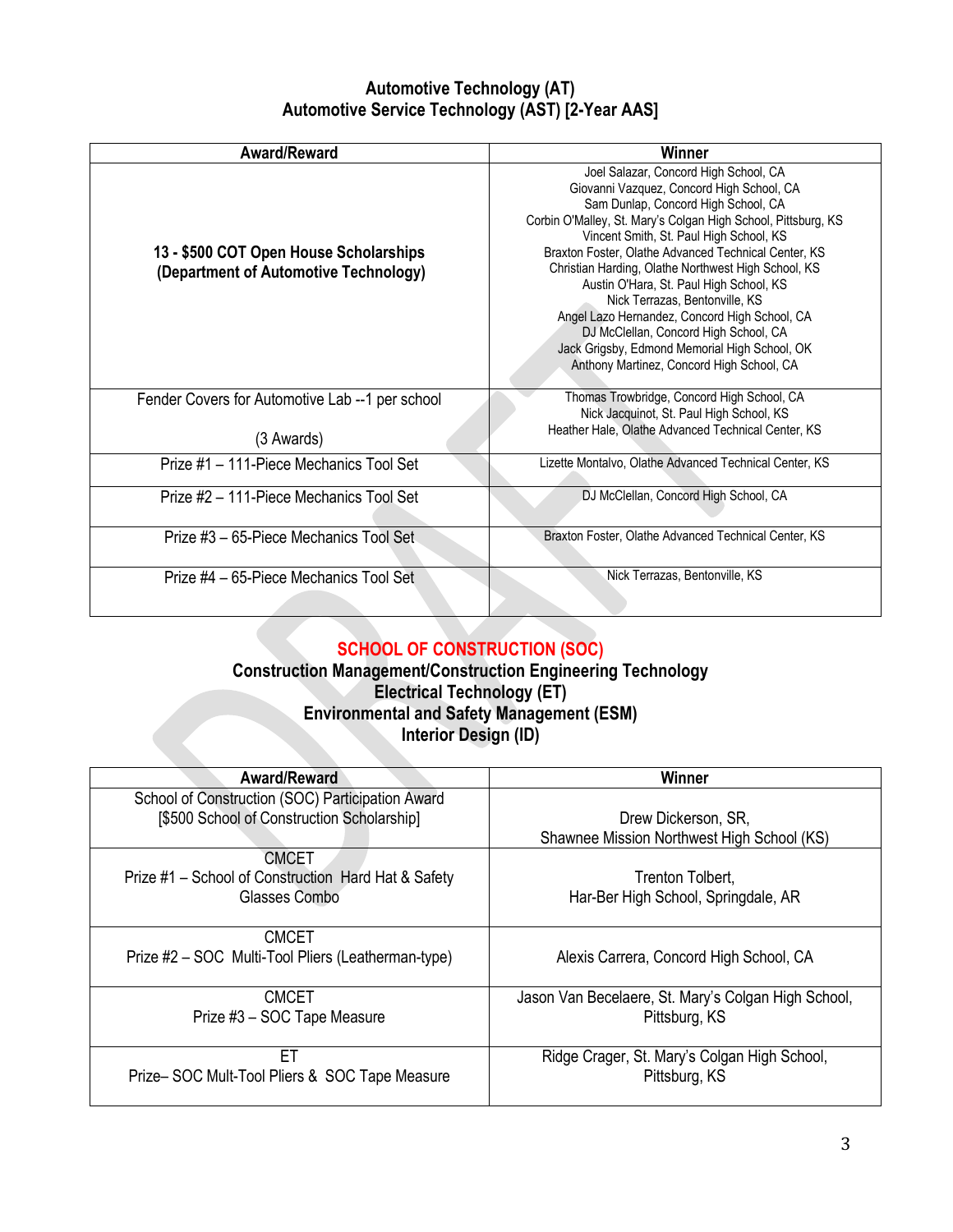| <b>ESM</b><br>SOC Hard Hat & Safety<br>Glasses Combo                          | Alex Miller, Concord High School, CA   |
|-------------------------------------------------------------------------------|----------------------------------------|
| Interior Design<br><b>Pitt State</b><br><b>School of Construction T-Shirt</b> | Ariana Vogel, St. Paul High School, KS |

#### **GRAPHICS AND IMAGING TECHNOLOGIES (GIT)**

## **Graphics Communication—Digital Media, Graphic Design, Packaging Graphics, Graphics Management, Print Media, Web/Interactive Media (GC)**

| <b>Award/Reward</b>                                             | Winner                                                    |
|-----------------------------------------------------------------|-----------------------------------------------------------|
| Prize #1 - GIT Leather-like Split Face Gorilla Portfolio w/ GIT | Charissa Speer, Lamar Career and Technical Center, MO     |
| printed materials and accessories                               |                                                           |
| Prize #2 - GIT Leather-like Split Face Gorilla Portfolio w/ GIT | Aaron Elliot, Galena High School, KS                      |
| printed materials and accessories                               |                                                           |
|                                                                 |                                                           |
| Prize #3 - GIT Leather-like Split Face Gorilla Portfolio w/ GIT | Lily Graham, St. Mary's Colgan High School, Pittsburg, KS |
| printed materials and accessories                               |                                                           |

## **ENGINEERING TECHNOLOGY (ETECH)**

**Electronics Engineering Technology (EET) Manufacturing Engineering Technology (MECET) Mechanical Engineering Technology (MFGET) Plastics Engineering Technology (PET)**

| <b>Award/Reward</b>                                                                                      | Winner                                      |
|----------------------------------------------------------------------------------------------------------|---------------------------------------------|
| EET<br>Prize $#1 -$<br><b>Electronics Engineering Technology</b><br>\$500 Scholarship Voucher            | Michael McBride, Concord High School, CA    |
| EET<br>Prize $#2 -$<br><b>Electronics Engineering Technology</b><br>\$500 Scholarship Voucher            | Oscar Hinojosa, , Concord High School, CA   |
| <b>MFGET</b><br>Prize $#1 -$<br><b>Manufacturing Engineering Technology</b><br>\$500 Scholarship Voucher | Dalton White, Independence High School (KS) |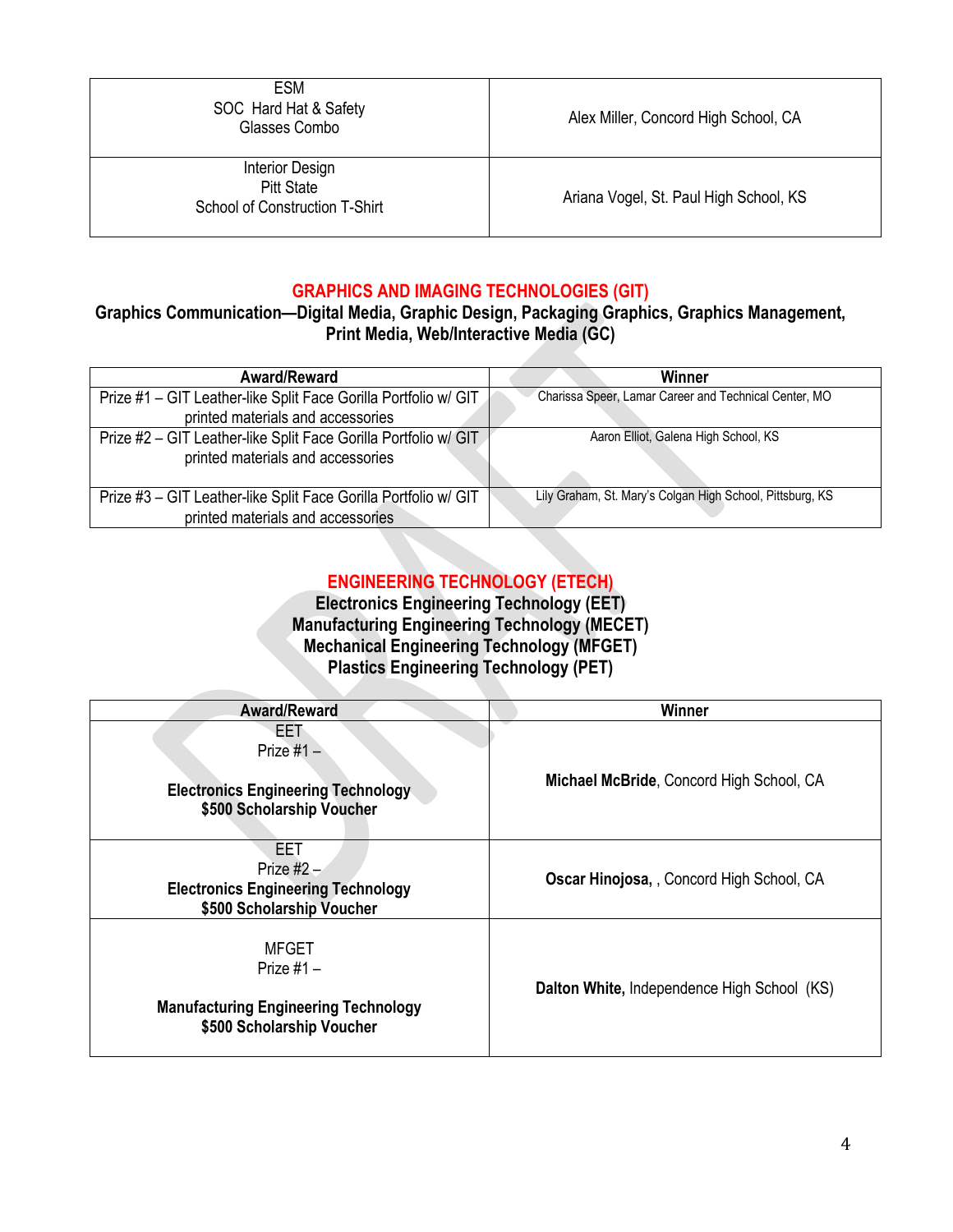| <b>MFGET</b><br>Prize $#2 -$<br><b>Manufacturing Engineering Technology</b><br>\$500 Scholarship Voucher | Jalen VanBecelaere, St. Mary's-Colgan High School,<br>Pittsburg, KS |  |
|----------------------------------------------------------------------------------------------------------|---------------------------------------------------------------------|--|
| MECET<br>Prize $#1 -$<br><b>Mechanical Engineering Technology</b><br>\$500 Scholarship Voucher           | Ian Bolano, Concord High School, CA                                 |  |
| <b>MECET</b><br>Prize $#2 -$<br><b>Mechanical Engineering Technology</b><br>\$500 Scholarship Voucher    | Marci Brown, , St. Mary's-Colgan High School, Pittsburg             |  |
| <b>PET</b><br>Prize $#1 -$<br><b>Plastics Engineering Technology \$500 Scholarship</b><br><b>Voucher</b> | Eleanor Barron, Concord High School, CA                             |  |
| <b>PET</b><br>Prize #2<br><b>Plastics Engineering Technology \$500 Scholarship</b><br><b>Voucher</b>     | Jared Cook, Concord High School, CA                                 |  |

# **Technology and Engineering Education**

| Award/Reward                                                       | Winner                                              |
|--------------------------------------------------------------------|-----------------------------------------------------|
| Technology and Engineering Education (T&EE) Participation<br>Award |                                                     |
| \$500 Technology and Engineering Education                         | Giovani Moreno, Concord High School, CA             |
| <b>Scholarship Voucher</b>                                         |                                                     |
|                                                                    |                                                     |
| Prize #1                                                           |                                                     |
| \$50 Depco Catalog Gift Certificate                                | Stephen Arvizu, Har-Ber High School, Springdale, AR |
| (Provided by Depco)                                                |                                                     |
| Prize #2                                                           |                                                     |
| \$50 Depco Catalog Gift Certificate                                | Eric Ortiz, Har-Ber High School, Springdale, AR     |
| (Provided by Depco)                                                |                                                     |